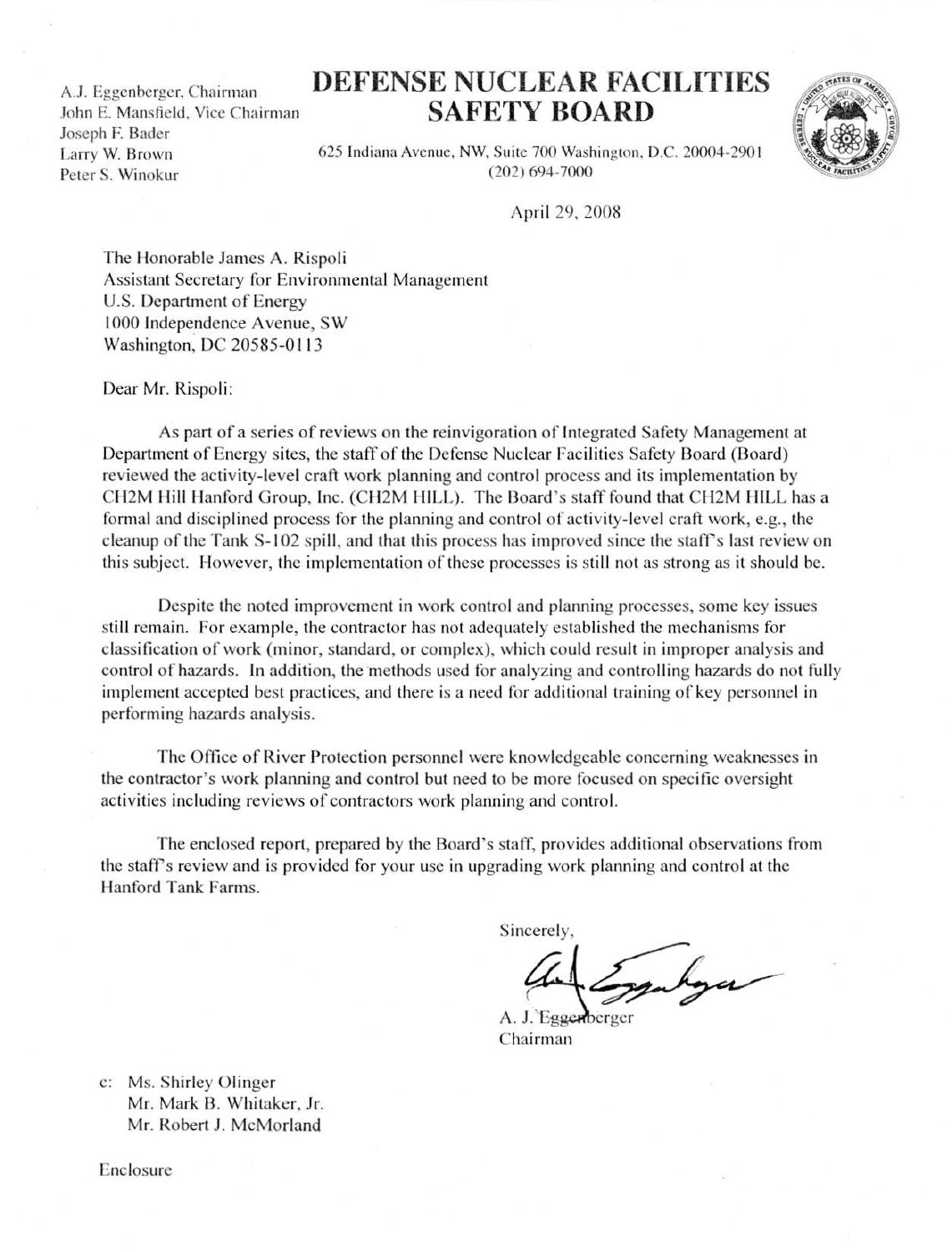## DEFENSE NUCLEAR FACILITIES SAFETY BOARD

## Staff Issue Report

February 25, 2008

| <b>MEMORANDUM FOR:</b> | J. K. Fortenberry, Technical Director                                          |
|------------------------|--------------------------------------------------------------------------------|
| <b>COPIES:</b>         | <b>Board Members</b>                                                           |
| <b>FROM:</b>           | D. Burnfield                                                                   |
| <b>SUBJECT:</b>        | Review of Activity-Level Work Planning and Control,<br>Hanford Site Tank Farms |

This report documents a review of work planning and control at the Hanford Site Tank Farms. The review focused on the methods used by the Tank Farrns contractor to implement the principles and core functions of Integrated Safety Management (ISM) and quality assurance criteria so as to institute appropriate controls to protect workers from activity-level hazards . While this report addresses the work of craft personnel, work planning and control as discussed in this report is applicable to all types of work, including operations, maintenance, research and development, and surveillance. The review involved discussions with workers and responsible supervisors, review of documentation and directives, and tours of the work site associated with the cleanup of the Tank S-102 spill. The review was performed by members of the staff of the Defense Nuclear Facilities Safety Board (Board) D. Burnfield, S. Lewis, A. Gerlach, M. Dunlevy, and R. Quirk (Site Representative), assisted by outside expert D. Volgenau.

Background. The Hanford Tank Farms fall under the purview of the Department of Energy's (DOE) Office of River Protection (ORP) . The CH2M HILL Hanford Group (CH2M HILL) is the Tank Farms contractor. A review of work planning and control by craft personnel at the Tank Farms conducted by the Board's staff approximately two years ago revealed that CH2M HILL had improved its ability to ensure safety for workers. The staff identified a number of areas that required significant improvement for CH2M HILL to achieve the desired level of performance . Since this review of work planning and control by the Board's staff, CH2M HILL has worked with the staff and the Energy Facility Contractors Group (EFCOG) to improve its processes .

On July 27, 2007, during waste retrieval operations at Tank S-102, a spill of mixed radioactive and chemical waste occurred. This event resulted in a Type A accident investigation, a disruption of retrieval and other mission-related work, and significant contamination of equipment and soil in the vicinity of the spill. ORP and CH2M HILL personnel were in the process of recovering from the spill and implementing corrective actions at the time of the staff's most recent review.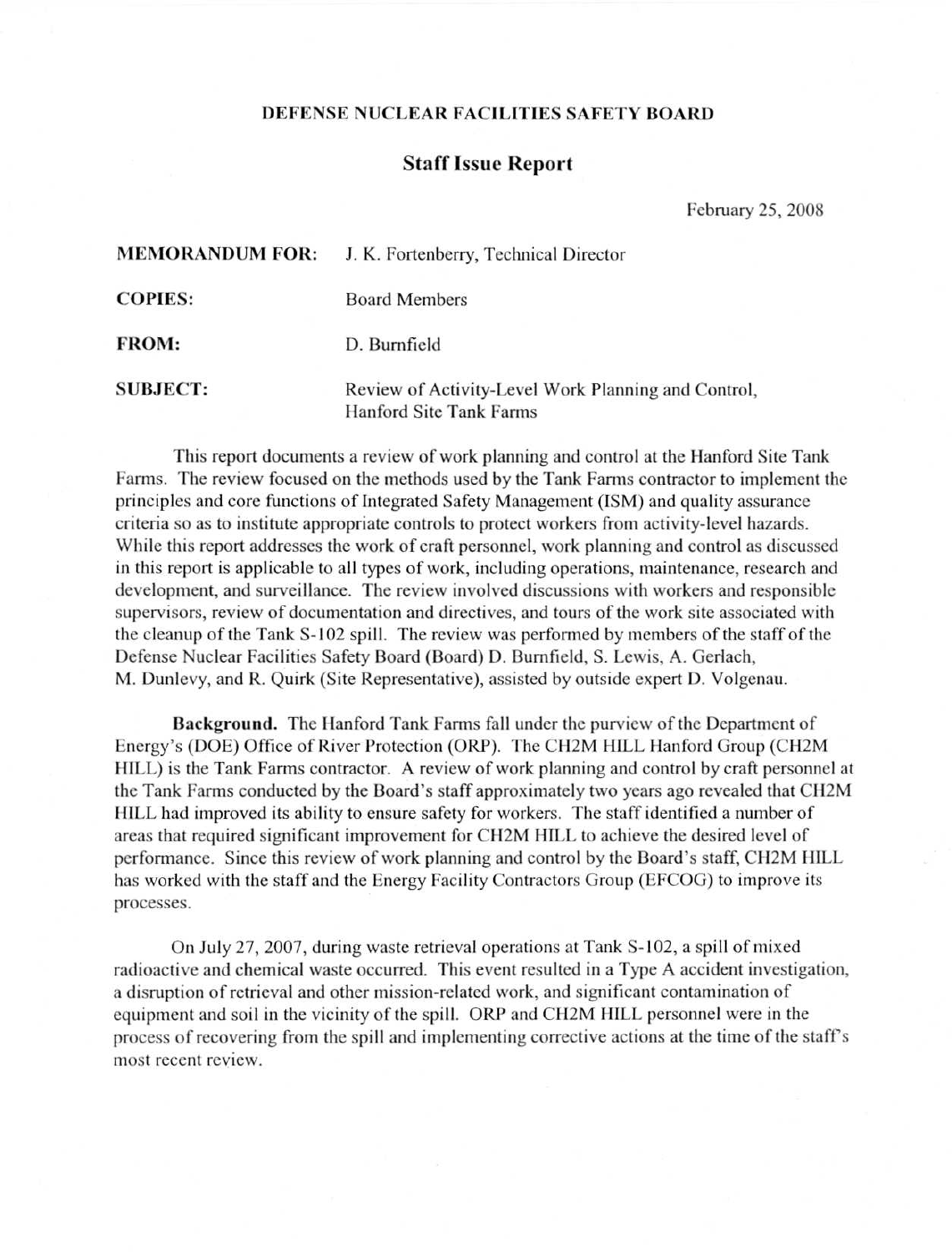Observations and Comments . The observations and comments resulting from this review are organized below according to the five core functions of ISM .

Overall—CH2M HILL recently made a number of management and organizational changes and plans further changes in the near future. Several key management positions were filled temporarily. The potential impact of these changes on the contractor's ability to plan and conduct work safely was difficult to assess; some of the managers and supervisors responsible for work planning and control were affected by the turmoil and unsure as to their future positions, responsibilities, and authority.

At the time of the staff's review, each Tank Farm organization had a Director of Work Planning. These managers were directly responsible for the planning and conduct of work in their areas of responsibility. Their direct involvement in the work planning and control appears to be effective in improving the safe performance of work . In addition, an overall senior technical advisor for work planning programs is responsible for providing technical policies and formulating site-wide directives. None of these individuals had an accurate position description, and their final positions following completion of the reorganization were not clear . Close integration of these positions is required if policy and direction are to be passed down appropriately to the workforce.

CH2M HILL is working to implement the basic tenets of human performance improvement (HPI) in the work planning process. As part of the Hanford Pilot HPI Project, the CH2M HILL effort is being used by DOE and EFCOG to develop formal guidance and best practices for the enhancement of HPI at CH2M HILL and throughout the DOE complex .

Define the Scope of Work-Much of the work in the Tank Farms is not complicated and is often repetitive, but may have to be accomplished in areas with significant radiological or chemical hazards . CH2M HILL's directives for the planning and control of work are well organized and encompass most of the aspects of a good work planning and control process . However, the staff found that the mechanisms for implementing these directives required improvement. An example is the lack of a clear definition for the various categories of work, such as minor (skill-of-craft), standard, or complex work, and for how the related requirements for each should be implemented. Failure to categorize work properly results in the improper approach to the analysis of hazards and identification of controls . CH2M HILL's failure to provide a viable process for categorizing work led to a failure to plan properly for complex work during the initial stages of the recovery from the Tank S-102 spill. This in turn resulted in an initial failure to apply the five core functions of ISM adequately to the work planning process . While this failure was corrected by contractor management and DOE's contractor oversight process, the initial failure led to some delay in taking corrective actions .

Analyze the Hazards—The degree of hazards analysis depended on the relative difficulty of the proposed work task(s). For minor work, the supervisor relied on the workers' skill and knowledge of the general hazards associated with the work . Work categorized as being more